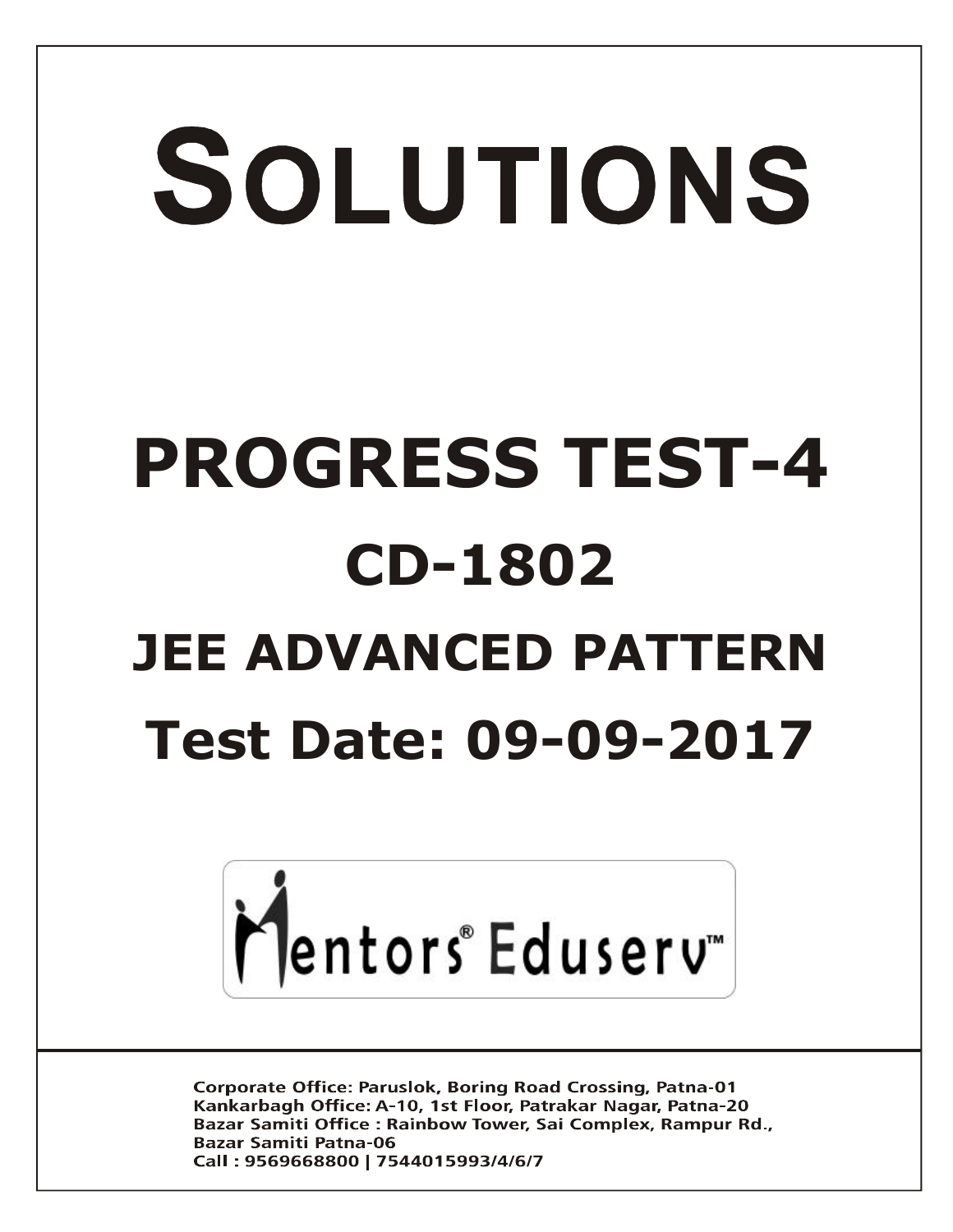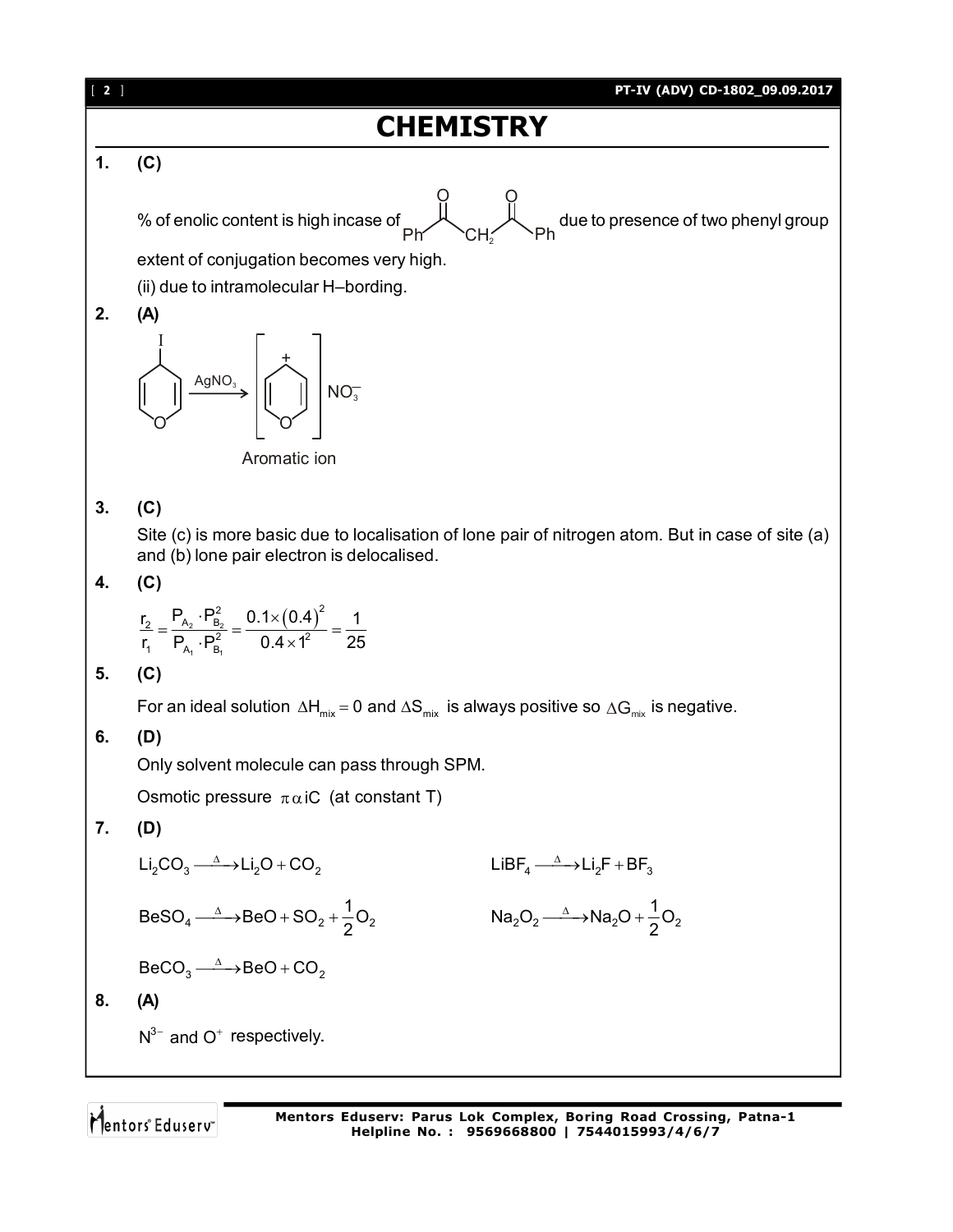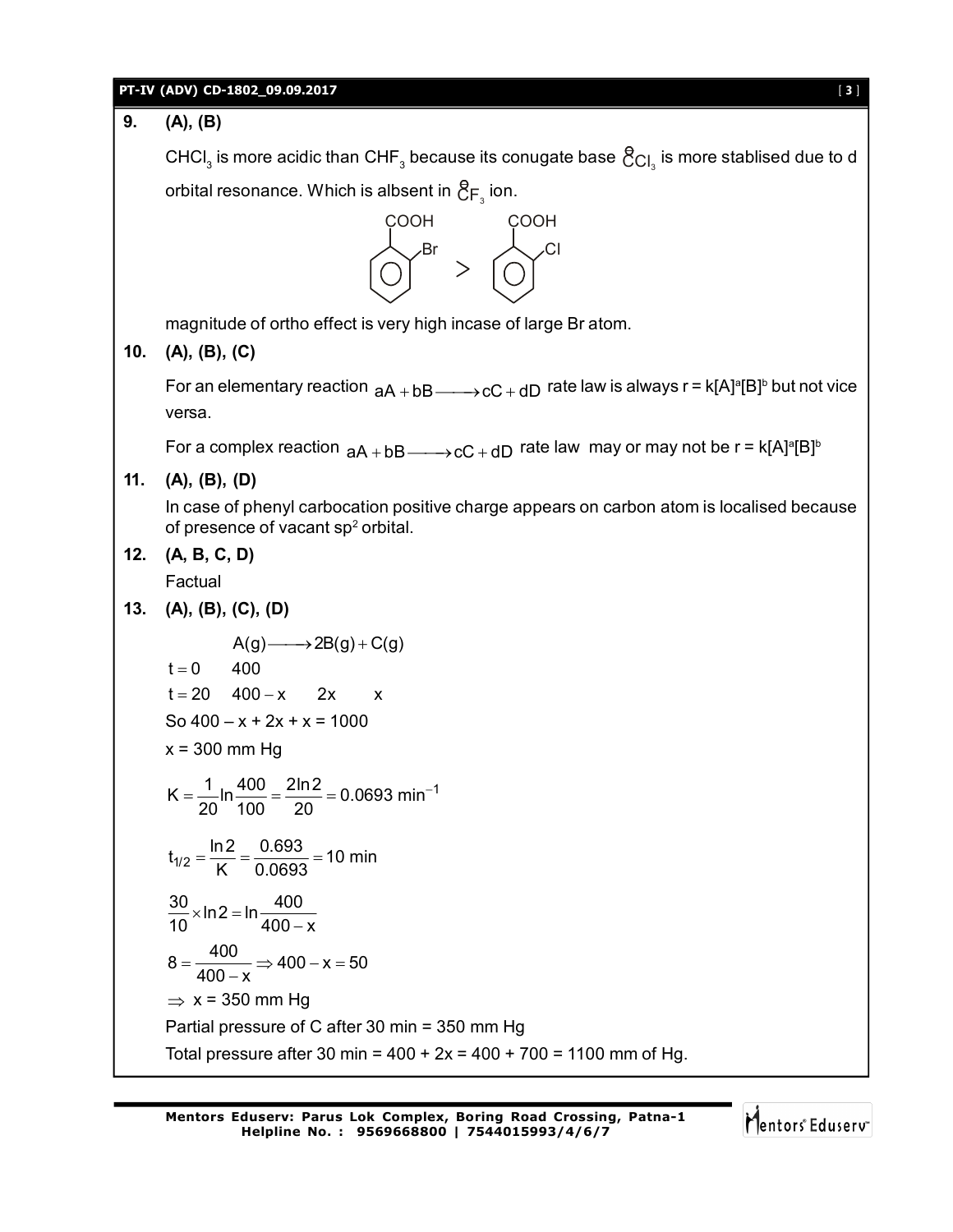[ **4** ] **PT-IV (ADV) CD-1802\_09.09.2017 14. (B)** For max. con. of B ;  $max = \frac{1}{k}$  ln  $\frac{N_1}{k_2}$  $1 - n_2$   $n_2$  $\frac{d[B]}{dt} = 0$ ; so  $t_{\text{max}} = \frac{1}{t}$  In  $\frac{k}{t}$ dt <sup>k</sup> <sup>max</sup> k<sub>1</sub> – k<sub>2</sub> k<sub>2</sub>  $=$  0; so t<sub>max</sub>  $=$  <del>.</del> -**15. (B)**  $k_1$  <<  $k_2$ so, rate of appearance of B is much lesser than rate of dissappearance of B. **16. (B)** IA alkali metal have low IP and after loss of one electron becomes stable. **17. (C) 18. (B)**  $Q =$  Alkali metal  $F =$  Fluorine Q F  $1/$   $\sqrt{1}$  $\Rightarrow$  QF Q  $\sqrt{0}$  $1 / 2$  $\Downarrow \Rightarrow$  Q<sub>2</sub>O **19. (8)**  $P = \frac{2}{5} \times 5 + \frac{3}{5} \times 10 = 8$  torr 5 5  $=\frac{1}{5} \times 5 + \frac{3}{5} \times 10 = 8$ **20. (2)**  $48 = \left(\frac{8}{2}\right) 50 + \left(\frac{x}{2}\right) 40$  $8 + x$   $(x + 8)$  $=\left(\frac{8}{8+x}\right)50+\left(\frac{x}{x+8}\right)4$  $\therefore$  x = 2 **21. (4)**  $P = P_A^o + x_B (P_B^o - P_A^o)$  $_{\text{\tiny B}}(-20)$   $\Rightarrow$   $\mathsf{x}_{_{\text{\tiny B}}}$  $99 = 100 + x_{\rm B}(-20) \Rightarrow x_{\rm B} = \frac{1}{29}$ 20  $=$  100 +  $x_B(-20) \Rightarrow x_B = -$ B  $y_B = \frac{80 \times \frac{1}{20}}{20} = \frac{4}{20}$ 99 99  $\times$  $\therefore$  y<sub>B</sub> =  $\frac{20}{22}$  = -% mole<sub>B</sub> in vapour phase =  $\frac{4}{90} \times 100 = 4$ 99  $=\frac{1}{22} \times 100 = 4$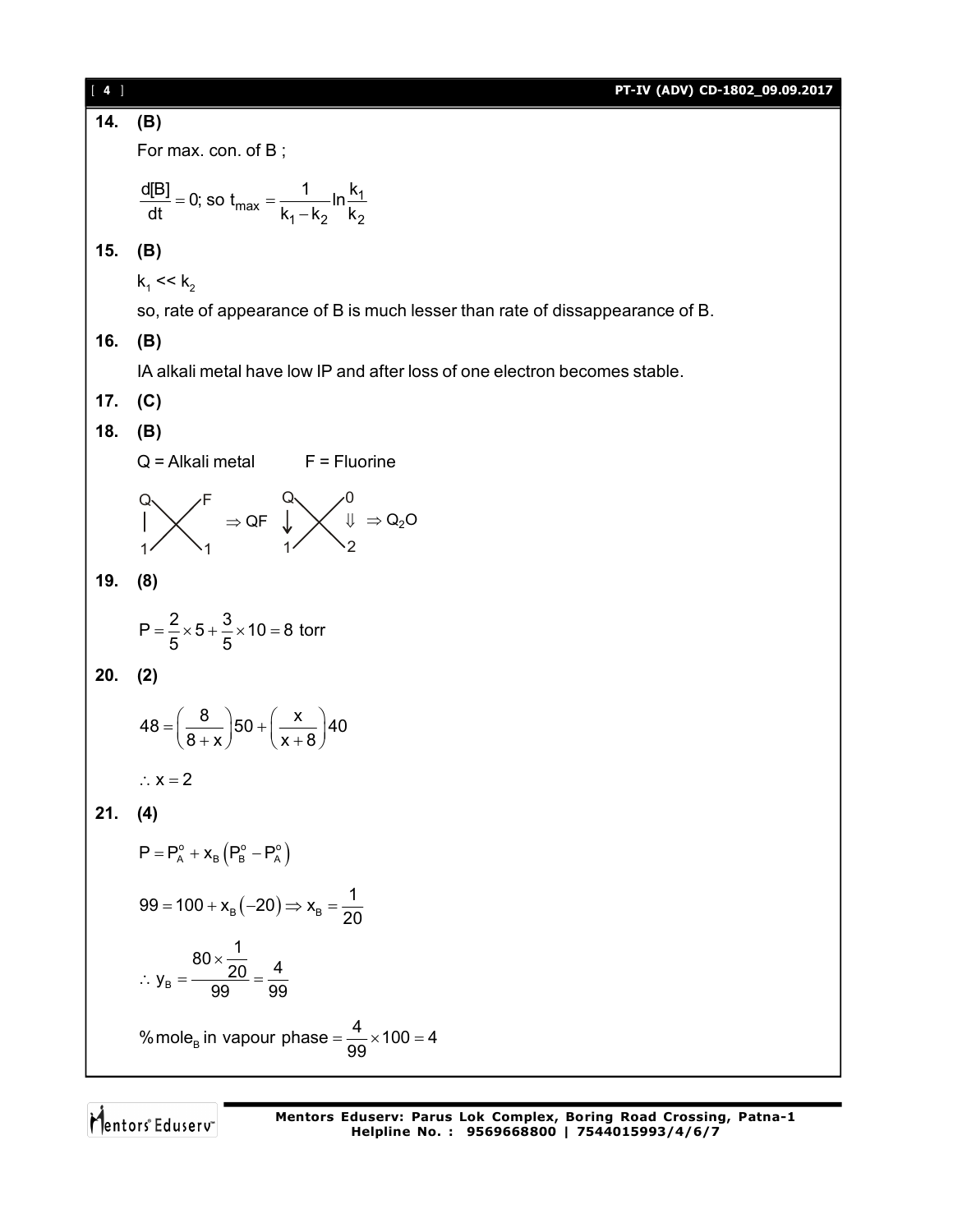#### **PT-IV (ADV) CD-1802\_09.09.2017** [ **5** ]

**22. (2)** In option (I) H.C effect of C–D bond is less than +H.C effect of C–H bond In option (III) and (IV) carbocation is stablised by + Reffect of OH and OCH $_{\textrm{\tiny{3}}}$ . **23. (4)** COOH CH. is less Acidic than COOH deu to + H.C effect of  $CH<sub>3</sub>$ . OH<br>( <sub>NO,</sub> COOH  $NO<sub>2</sub>$  $O_2N$ Due to qreater extent of delocalisation of –ve charge present on oxygen atom due to three NO<sub>2</sub> group. **24. (4)** option (A) donot show GI because terminal groups lie in mutual  $\perp$  plane. In option (E) ring is stereogenic unit because two sp<sup>3</sup>C is attached with two different atoms H and Br. So E shows GI **25. (2)** Option A and (B) is less stable due to + H.C effect of CH $_{_3}$  group and + Reffect of OCH $_{_3}$  group. option E is also less stable than benzyl carbanion due to localisation of –ve charge. **26. (6) 27. (1) 28. (2)**  $T_{b} = \frac{2.6 \times 30 \times 1000}{156 \times 250} = 2$  $156 \times 250$  $\Delta T_{\rm b} = \frac{2.6 \times 30 \times 1000}{150 \text{ s}} = 2$  $\times$ **MATHEMATICS 29. (B)**  $x - 2k\pi$ ;  $2k\pi - \frac{\pi}{2} \le x \le 2k$  $f(x) = \begin{cases} 2 & 2 \end{cases}$  $(2k + 1)\pi - x$ ;  $2k\pi + \frac{\pi}{6} < x \leq 2k\pi + \frac{3}{6}$ 2 2  $\begin{cases} x - 2k\pi; \quad 2k\pi - \frac{\pi}{2} \leq x \leq 2k\pi + \frac{\pi}{2} \end{cases}$  $f(x) = \frac{1}{2}$  $\left[ (2k+1)\pi - x; 2k\pi + \frac{\pi}{2} < x \le 2k\pi + \frac{3\pi}{2} \right]$ 

Mentors<sup>®</sup> Eduserv<sup>®</sup>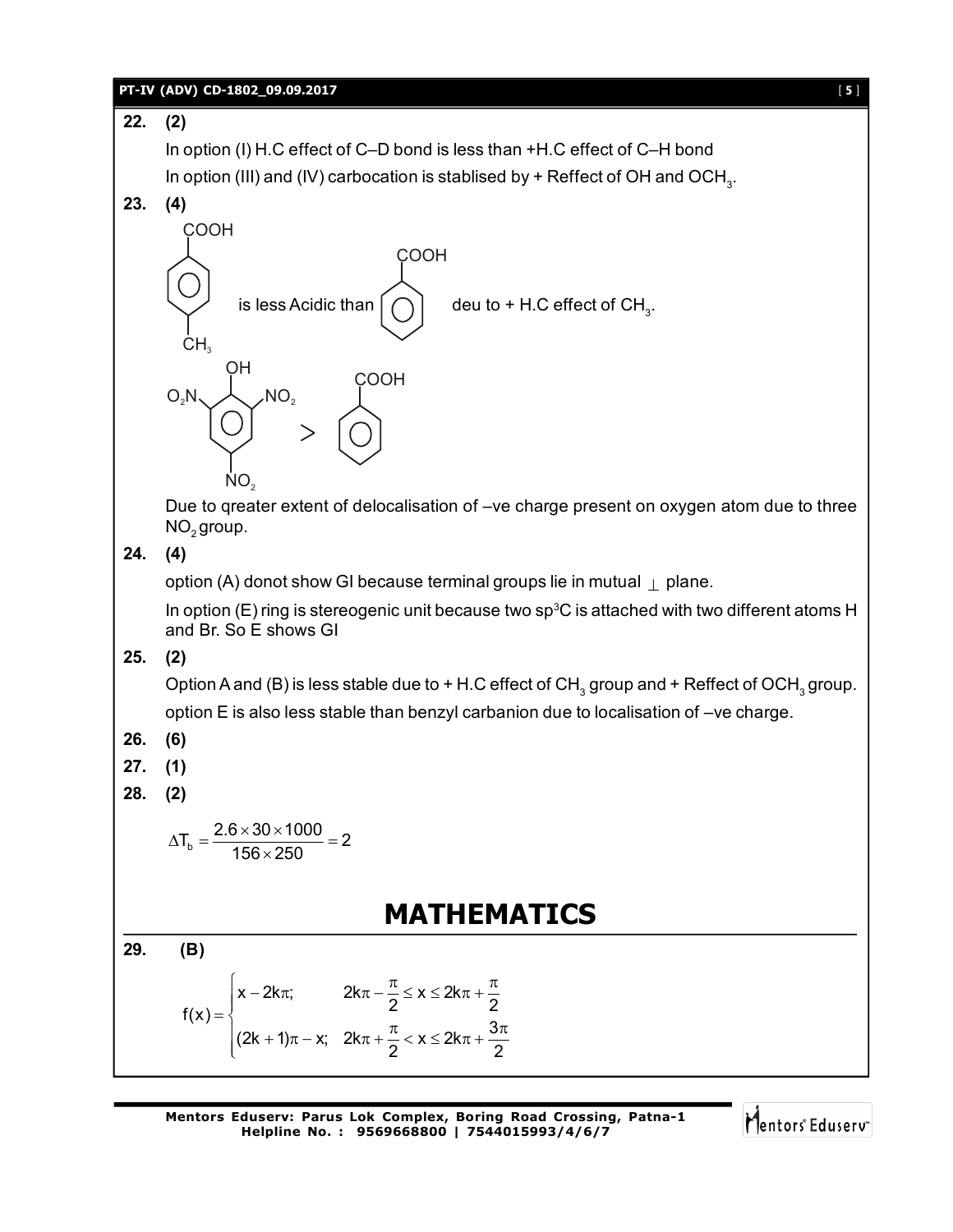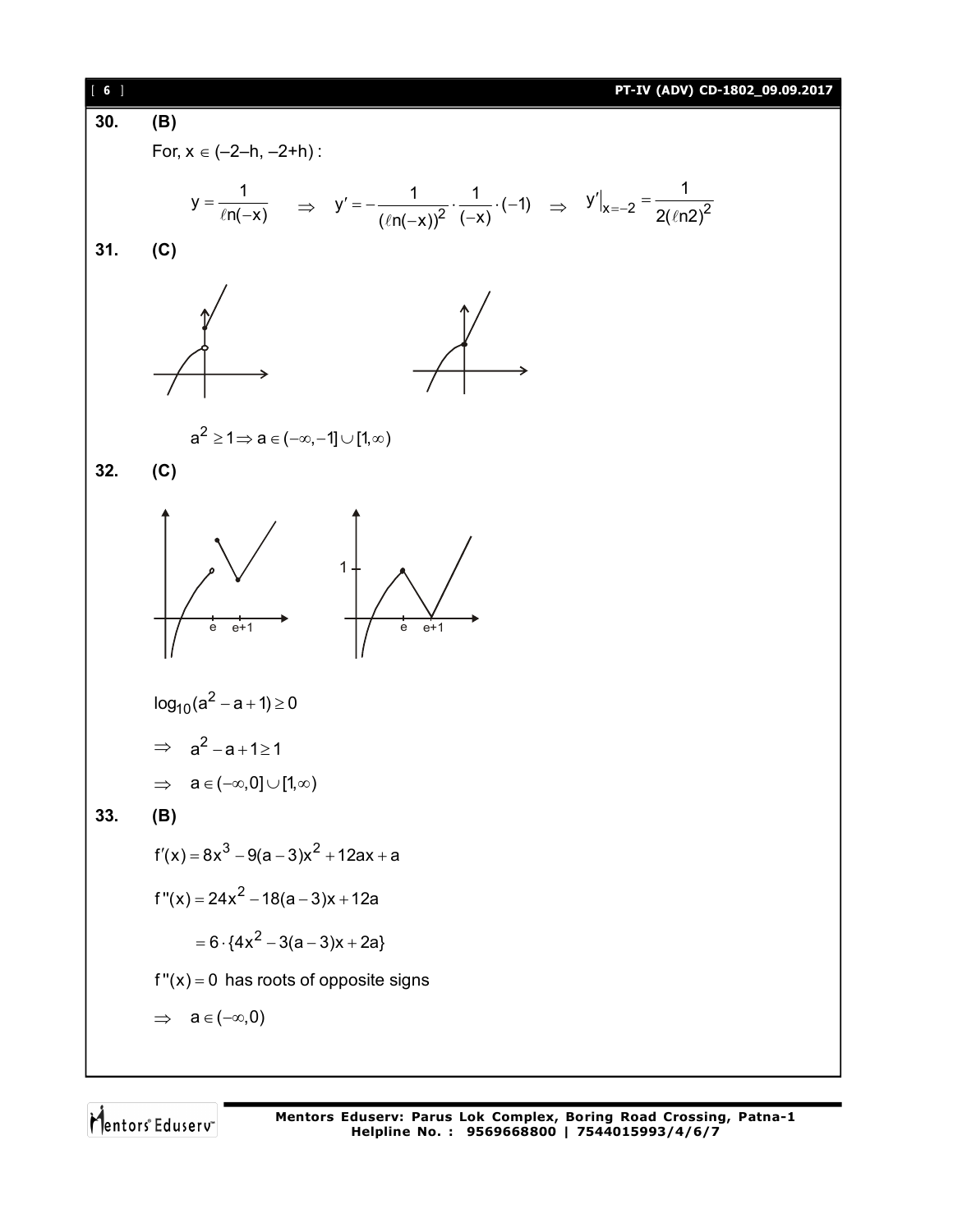# **PT-IV (ADV) CD-1802\_09.09.2017** [ **7** ]



**35. (D)**

**36. (D)**

$$
\tan^{-1}\left(\frac{1}{2r^2}\right) = \tan^{-1}\left(\frac{2}{4r^2}\right) = \tan^{-1}\left(\frac{(2r+1) - (2r-1)}{1 + (2r+1)(2r-1)}\right) = \tan^{-1}(2r+1) - \tan^{-1}(2r-1)
$$

Thus,

$$
\sum_{r=1}^{n} \tan^{-1} \left( \frac{1}{2r^2} \right) = \sum_{r=1}^{n} \left[ \tan^{-1}(2r+1) - \tan^{-1}(2r-1) \right] = \tan^{-1}(2n+1) - \tan^{-1}(1)
$$
  
\n
$$
= \tan^{-1}(2n+1) - \frac{\pi}{4}
$$
  
\n
$$
\therefore \lim_{n \to \infty} \sum_{r=1}^{n} \tan^{-1} \left( \frac{1}{2r^2} \right) = \lim_{n \to \infty} \left[ \tan^{-1}(2n+1) - \frac{\pi}{4} \right]
$$
  
\n
$$
= \tan^{-1}(\infty) - \frac{\pi}{4} = \frac{\pi}{2} - \frac{\pi}{4} = \frac{\pi}{4}.
$$
  
\n(D)  
\nFor domain  $\ln(\cot^{-1} x) > 0$   
\n $\Rightarrow \cot^{-1} x > 1$   
\n $\Rightarrow x < \cot 1$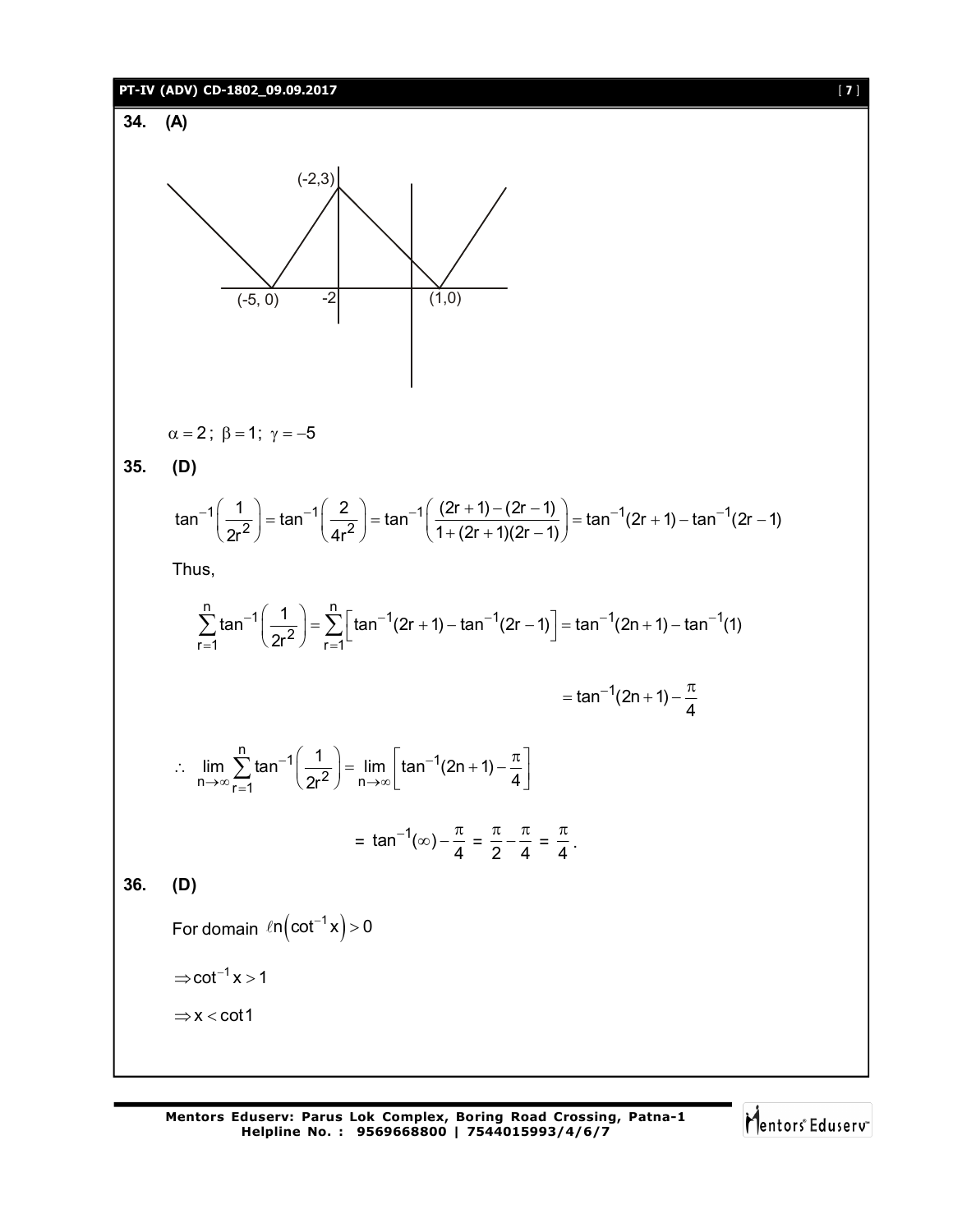[ **8** ] **PT-IV (ADV) CD-1802\_09.09.2017 37. (A, D)** f  $(x) =$  $\begin{bmatrix} ax^2 + bx & for -1 < x < 1 \\ 2 & b & 1 \end{bmatrix}$  $\frac{a - b - 1}{2}$  x = -1 2  $\frac{a + b + 1}{2}$  x = 1 2 1  $\begin{bmatrix} \frac{1}{x} \\ x \end{bmatrix}$  for x > 1 or x < -1 x  $\frac{|a-b-1|}{2}$  x = -1  $\frac{a+b+1}{2}$  x =  $\mathbf{r}$  $\mathbf{r}$ for continuity at  $x = 1$  $a + b = 1$  ....(1) for continuity at  $x = -1$  $a - b = -1 \Rightarrow a - b = -1$  ....(2) hence  $a = 0$  and  $b = 1$ **38. (C) f(x)** =  $\left(\frac{x}{2+x}\right)^{2x}$  $2 + x$  $\lim_{x \to \infty} f(x) = \lim_{x \to \infty} \left( \frac{x}{2+x} \right)^{2x} = \lim_{x \to \infty} \left( 1 + \frac{x}{2+x} - 1 \right)^{2x}$  $1 + \frac{x}{2} - 1 \Big)^{2x}$  $2 + x$  $= e^{\lim_{x \to \infty} -4(\frac{x}{2+x})} = e^{-4}$ Also  $\lim_{x\to 1} f(x) = \left(\frac{1}{3}\right)^2$  $\left(\frac{1}{3}\right)^2 = \frac{1}{9}$ 9 **39. (A, B)**  $f(g(x))$  is even, periodic, unbounded & positive  $\forall x$  in domain. **40. (B, C)**  $\sin^{-1}(a^2x^2 + b^2y^2) + \cos^{-1}|ax + by| = \pi$  $\Rightarrow$   $a^2x^2 + b^2y^2 = 1$  and  $ax + by = 0$  $\Rightarrow$  2axby = -1 **41. (A, B)** if  $m < 0$ , then for values of x sufficiently close to 0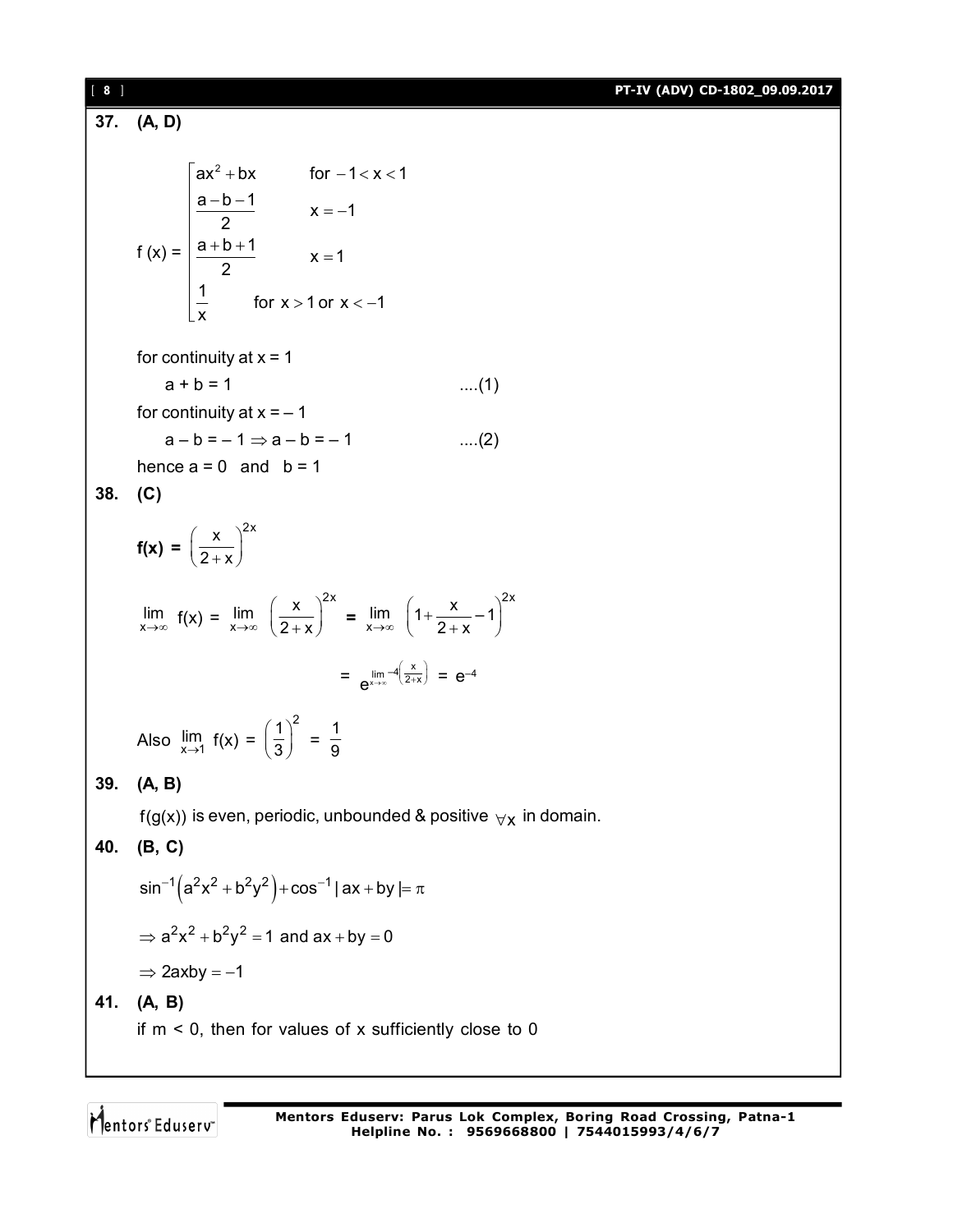**PT-IV (ADV) CD-1802\_09.09.2017** [ **9** ]

$$
1 + \frac{1}{m} < \frac{\sin x}{x} < 1
$$
\n
$$
\therefore \quad m + 1 > m \quad \frac{\sin x}{x} > m
$$
\n
$$
\therefore \quad \left[ m \frac{\sin x}{x} \right] = m
$$
\n
$$
\therefore \quad \lim_{x \to 0} \left[ m \frac{\sin x}{x} \right] = m
$$

If  $m > 0$ , then for values of x sufficiently close to 0, we can have

n

$$
1 - \frac{1}{m} < \frac{\sin x}{x} < 1
$$
\n
$$
\therefore \quad m - 1 < m \quad \frac{\sin x}{x} < m
$$
\n
$$
\therefore \quad \lim_{x \to 0} \left[ m \frac{\sin x}{x} \right] = m - 1
$$

For (42 to 44)  
\n(B, C, D)  
\n
$$
f(x) = \lim_{n \to \infty} \left( \cos \sqrt{\frac{x}{n}} \right)^n = \lim_{n \to \infty} \left( 1 + \left( \cos \sqrt{\frac{x}{n}} - 1 \right) \right)^n
$$
\n
$$
= e^{-\lim_{n \to \infty} 2 \sin^2 \left( \frac{1}{2} \sqrt{\frac{x}{n}} \right)n}
$$
\n
$$
= 2 \lim_{n \to \infty} \frac{\left( \frac{1}{2} \sqrt{\frac{x}{n}} \right)^2}{\frac{1}{n}} - \frac{1}{2} \lim_{n \to \infty} \frac{x}{n}} = e^{-\frac{x}{2}}
$$
\n
$$
f(x) = e^{-x/2}, x \ge 0 \qquad \text{range} = (0, 1]
$$
\n
$$
g(x) = \lim_{n \to \infty} (1 - x + x \text{ } n\sqrt{e})^n
$$
\n
$$
= e^{\lim_{n \to \infty} x \frac{\left(e^{\frac{1}{n}} - 1\right)}{1/n}} = e^x \qquad \forall x \in R
$$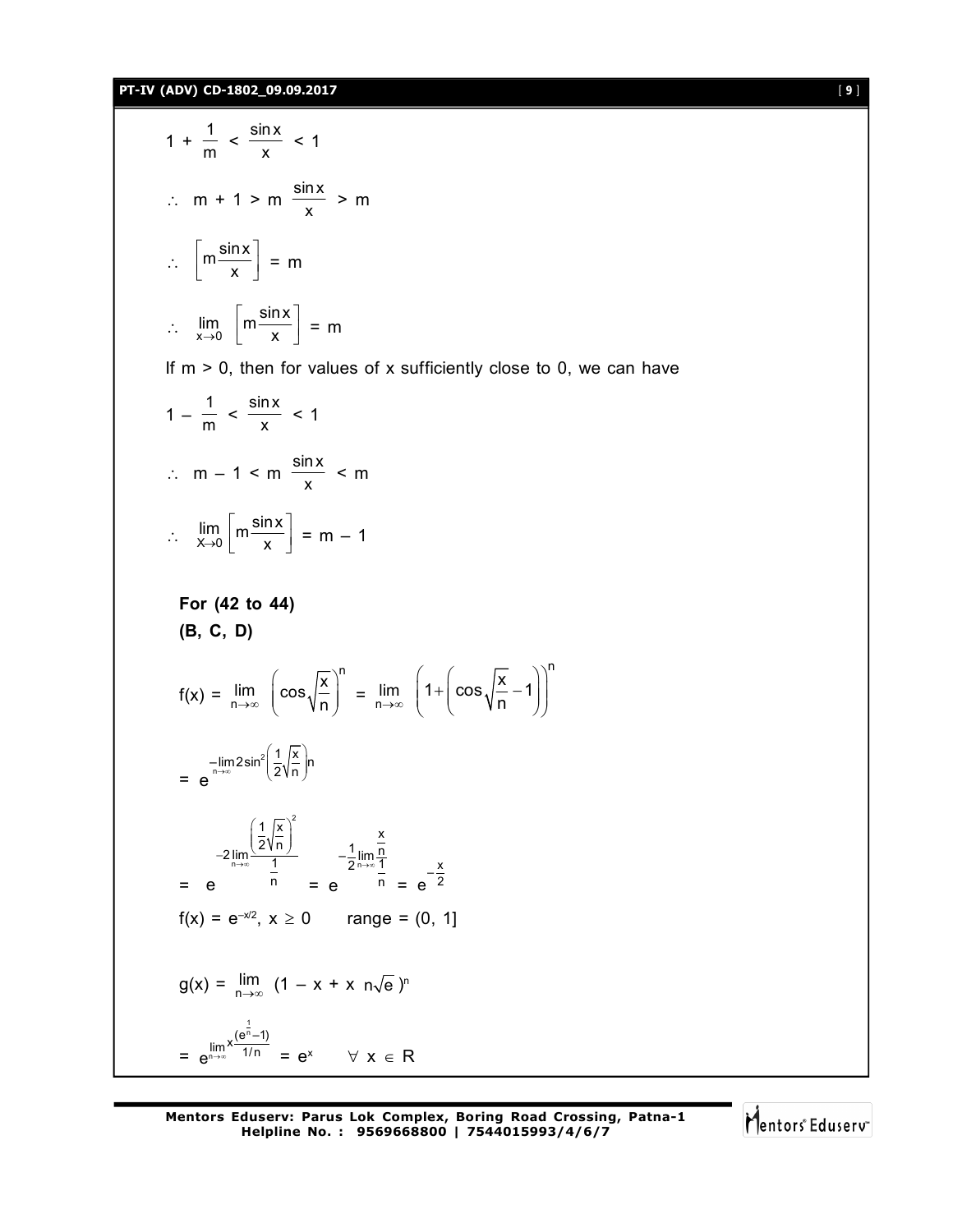[ **10** ] **PT-IV (ADV) CD-1802\_09.09.2017**

$$
f(x) = e^{-x/2} \Rightarrow f^{-1}(x) = 2\ell n \frac{1}{x} \qquad 0 < x \le 1
$$
  
\n
$$
g(x) = e^{x} \Rightarrow g^{-1}(x) = \ell nx
$$
  
\n
$$
h(x) = \tan^{-1} (g^{-1}(f^{-1}(x)))
$$
  
\n
$$
\therefore \qquad h(x) = \tan^{-1} (\ell n (\ell n \frac{1}{x^{2}})) \text{ for } 0 < x < 1
$$
  
\n(B)  
\n
$$
\lim_{x \to 0+} \frac{\ell n f(x)}{\ell n g(x)} = \lim_{x \to 0} \frac{-x/2}{x} = -\frac{1}{2}
$$
  
\n(C)  
\ndomain of  $h(x)$  is (0,1)  
\n(D)  
\n
$$
h(x) = \tan^{-1} (\ell n (\ell n 1/x^{2}) \qquad 0 < x < 1
$$
  
\n
$$
1 < \frac{1}{x^{2}} < \infty \implies 0 < \ell n \frac{1}{x^{2}} < 1
$$

 $\therefore$   $-\infty < \ln(\ln(1/x^2)) < \infty$  $\therefore$  range of h(x) is  $(-\pi/2, \pi/2)$ 

$$
45. (A)
$$

$$
f(x) = (x-1)^2 - 2, a = 1, b = -2
$$
  
f:[1, ∞) → [-2, ∞)  
then f<sup>-1</sup> : [-2, ∞) → [1, ∞), f(x) = y ⇒ x<sup>2</sup> - 2x - (1+y) = 0  
∴ x =  $\frac{2 \pm \sqrt{4 + 4(1+y)}}{2}$ ,  $x = 1 \pm \sqrt{2+y}$   
∴ f<sup>-1</sup>(y) = 1 +  $\sqrt{2+y}$  ⇒ f<sup>-1</sup>(x) = 1 +  $\sqrt{2+x}$ 

Mentors<sup>e</sup> Eduserv<sup>-</sup>

**42. (B)**

**43. (C)**

**44. (D)**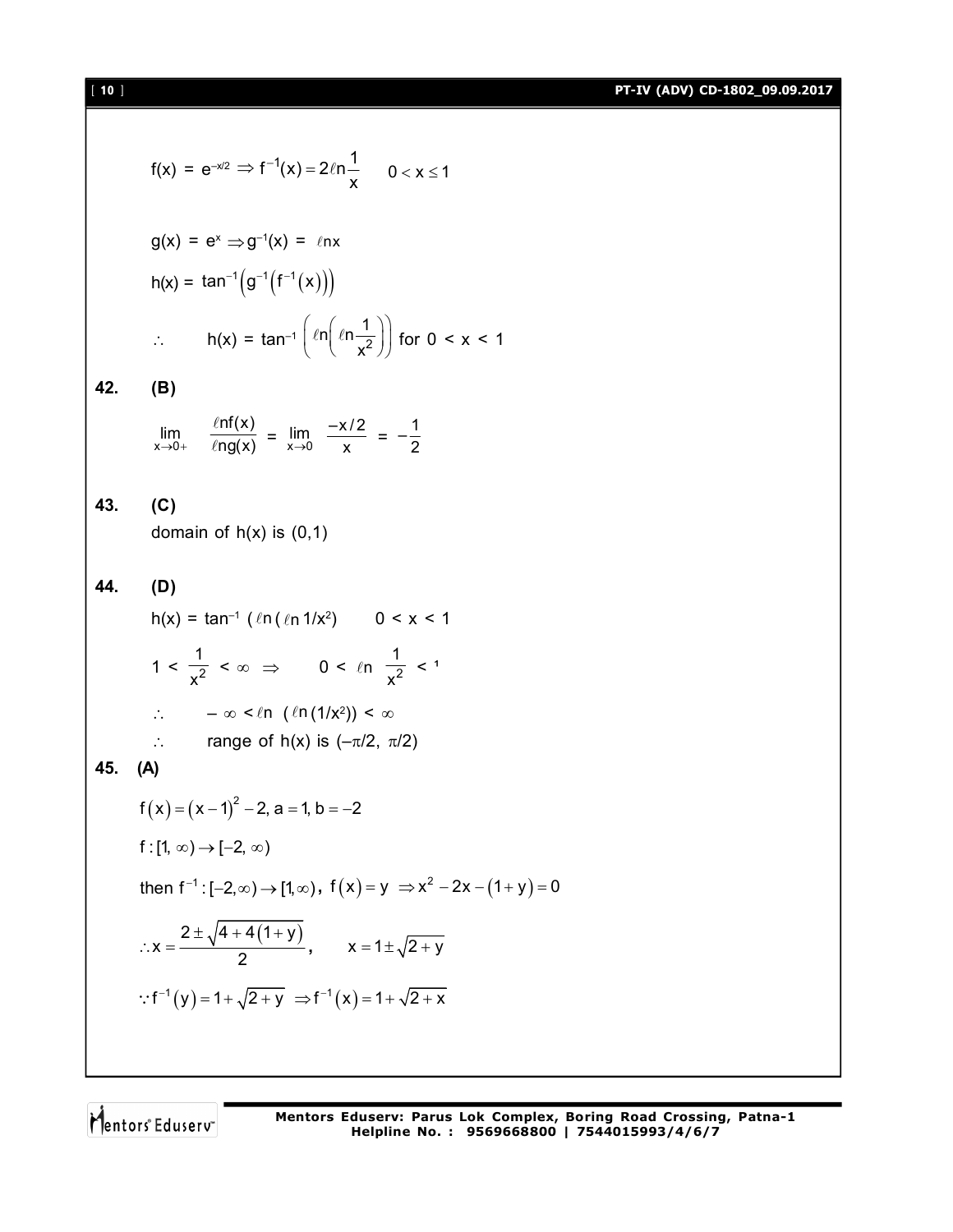#### **PT-IV (ADV) CD-1802\_09.09.2017** [ **11** ]



Mentors Eduserv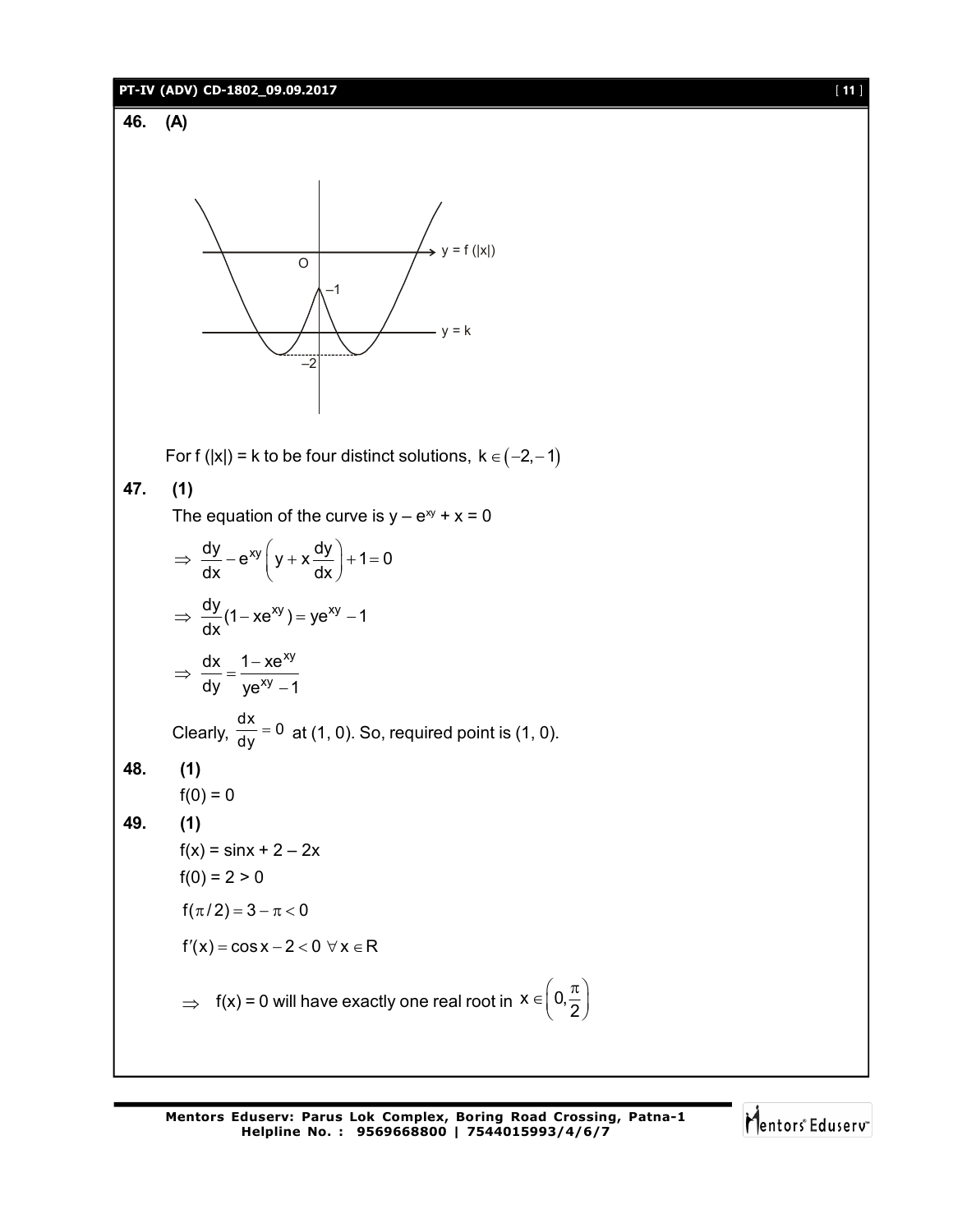| $[ 12 ]$ | PT-IV (ADV) CD-1802_09.09.2017                                                                                                                                                                                                                                                                                                                  |
|----------|-------------------------------------------------------------------------------------------------------------------------------------------------------------------------------------------------------------------------------------------------------------------------------------------------------------------------------------------------|
| 50.      | (1)                                                                                                                                                                                                                                                                                                                                             |
|          | It is possibe only when $f(x)$ is differentiable at $x = 1$ and $f'(1) \neq 0$ .                                                                                                                                                                                                                                                                |
|          | $\Rightarrow 1+\frac{b^3-b^2+b-1}{b^2+2b+2}=-1 \Rightarrow b^3+b^2+7b+3=0$                                                                                                                                                                                                                                                                      |
|          | $f(b) = b3 + b2 + 7b + 3$                                                                                                                                                                                                                                                                                                                       |
|          | $f'(b) = 3b^2 + 2b + 7 > 0 \ \forall b \in R$<br>$\therefore$                                                                                                                                                                                                                                                                                   |
|          | $f(b) = 0$ will have exactly one real root.<br>$\Rightarrow$                                                                                                                                                                                                                                                                                    |
| 51.      | (2)                                                                                                                                                                                                                                                                                                                                             |
|          | $\lim_{x\to 0} \frac{\sin x^4 - x^4 \cos x^4 + x^{20}}{x^4 (e^{2x^4} - 1 - 2x^4)} = \lim_{t\to 0} \frac{\sin t - t \cos t + t^5}{t (e^{2t} - 1 - 2t)}$                                                                                                                                                                                          |
|          | $\lim_{t\to 0} \frac{t-\frac{t^3}{3!}+\frac{t^5}{5!}-t\left(1-\frac{t^2}{2!}+\frac{t^4}{4!} \right)+t^5}{t\left[1+2t+\frac{4t^2}{2!}+\frac{8t^3}{3!}+\frac{16t^4}{4!}+-1-2t\right]} \lim_{t\to 0} \frac{-\frac{t^3}{6}+\frac{t^3}{2}+\frac{t^5}{5!}-\frac{t^5}{4!}++t^5}{2t^3+\frac{8t^4}{4!}+} = \frac{-\frac{1}{6}+\frac{1}{2}}{2} = \frac{-$ |
| 52.      | (5)                                                                                                                                                                                                                                                                                                                                             |
|          | $3x-7 \le x^2-3x+2 < 3x-7+1$ & $3x \in Z$                                                                                                                                                                                                                                                                                                       |
|          | $\Rightarrow$ 0 $\le$ x <sup>2</sup> - 6x + 9 < 1 & 3x $\in$ Z                                                                                                                                                                                                                                                                                  |
|          | $\Rightarrow$ 2 < x < 4 & 3x = n for some n $\in$ Z                                                                                                                                                                                                                                                                                             |
|          | ⇒ 2 < $\frac{n}{3}$ < 4 & x = $\frac{n}{3}$ , n ∈ Z ⇒ 6 < n < 12 & x = $\frac{n}{3}$ , n ∈ Z                                                                                                                                                                                                                                                    |
|          | ⇒n ∈ {7,8,9,10,11} & x = $\frac{n}{3}$ ,n ∈ Z ⇒ x ∈ $\left\{\frac{7}{3}, \frac{8}{3}, 3, \frac{10}{3}, \frac{11}{3}\right\}$                                                                                                                                                                                                                    |
| 53.      | (7)                                                                                                                                                                                                                                                                                                                                             |
|          | Let $x = 1 + f$ 0 $\le f < 1$                                                                                                                                                                                                                                                                                                                   |
|          | 73   $+ \left  f + \frac{1}{19} \right  + \left  f + \frac{1}{20} \right  +  + \left  f + \frac{1}{91} \right  = 546$                                                                                                                                                                                                                           |
|          | Now $546 = 7 \times 73 + 35$                                                                                                                                                                                                                                                                                                                    |
|          | $\Rightarrow$ I = 7                                                                                                                                                                                                                                                                                                                             |
|          |                                                                                                                                                                                                                                                                                                                                                 |

Mentors<sup>®</sup> Eduserv<sup>®</sup>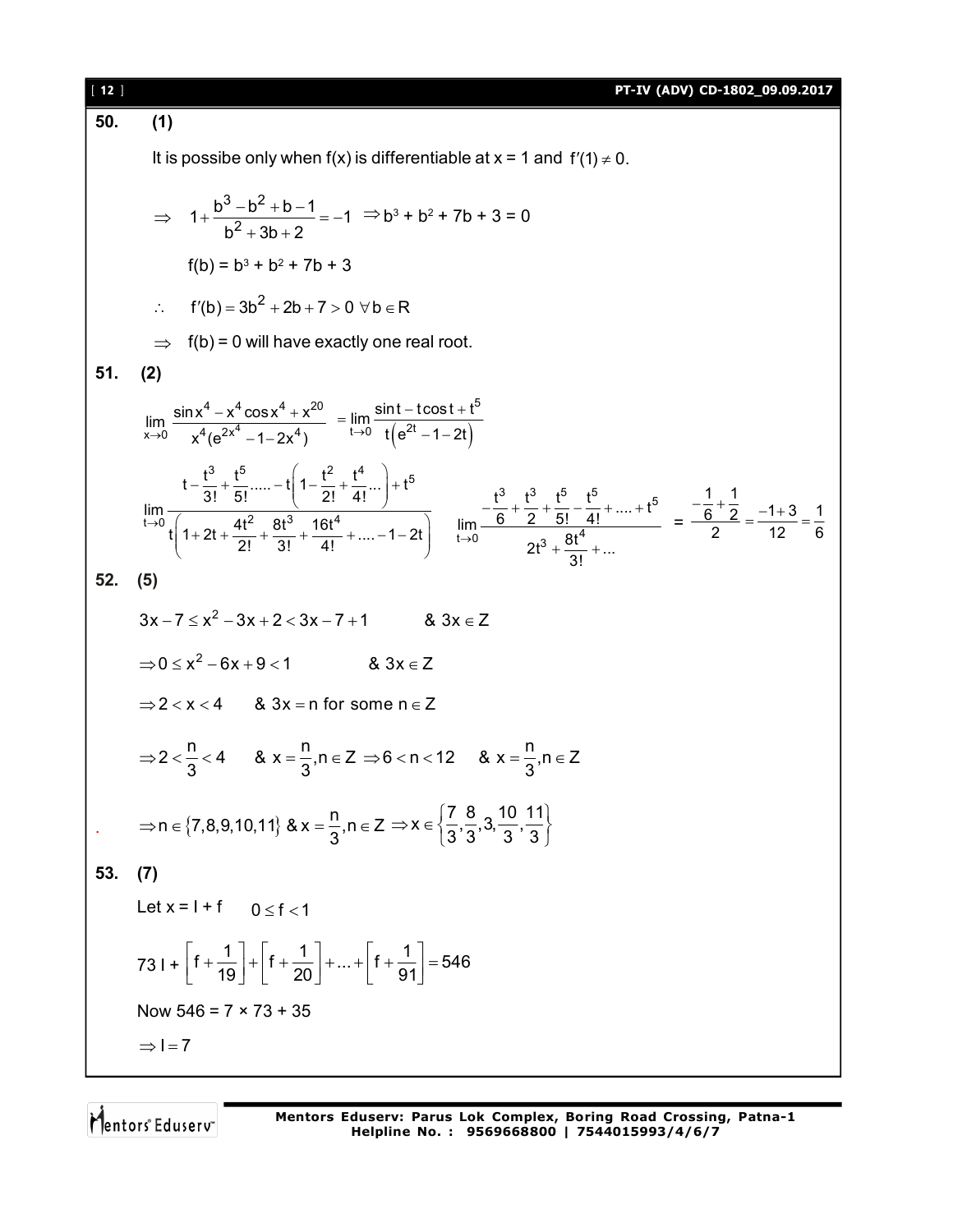#### **PT-IV (ADV) CD-1802\_09.09.2017** [ **13** ]

**54. (3)** For  $x > 0$ ,  $xy > 1$  $\tan^{-1} x + \tan^{-1} y = \pi + \tan^{-1} \left( \frac{x + y}{4} \right)$  $1 - xy$  $1 - 1$  x + tan<sup>-1</sup> y =  $\pi$  + tan<sup>-1</sup>  $\left(\frac{x + y}{1 - xy}\right)$   $\Rightarrow$  tan<sup>-1</sup> x + tan<sup>-1</sup> y + tan<sup>-1</sup>  $\left(\frac{x + y}{xy - 1}\right)$  $xy - 1$ ⇒ tan<sup>-1</sup> x + tan<sup>-1</sup> y + tan<sup>-1</sup>  $\left(\frac{x+y}{xy-1}\right) = \pi$ **55. (6)** c  $2\overline{)x-1} = e^3$  $\lim_{x \to 1} (1 + ax + bx^2)^{\overline{x-1}} = e^3$ , For 1<sup>∞</sup> form a + b = 0 or  $e^{lim_{x\to 1} \frac{c(ax+bx^2)}{x-1}} = e^3$  $\frac{n}{\rightarrow}$   $\frac{c(ax+bx^2)}{x-1}$  = or 2  $\lim_{x\to 1} \frac{c(ax + bx^2)}{x - 1} = 3$  $\rightarrow$ 1  $x-1$  $\frac{+bx^2}{4}$  =  $\overline{\phantom{a}}$ or 2  $\lim_{h\to 0} \frac{c(a(1+h)+b(1+h)^2)}{1+h-1} = 3$  $\rightarrow 0$  1+h-1  $\frac{(n+1)+b(1+h)^2}{2}$  =  $+h-1$ or 2  $\lim_{h\to 0} \frac{(ca + b) + (ac + 2b) \cdot h + bh^2}{h} = 3$  $\rightarrow 0$  h  $\frac{(ab)+(ac+2b)\cdot h+bh^2}{h}$ or  $ca + b = 0$  and  $ac + 2b = 3$ or  $b = 3$  and  $ac = -3$ also,  $a + b = 0$ , i.e;  $a = -3$  and  $c = 1$ **56. (1)**  $log_b a log_c a + log_a b log_c b + log_a c log_b c = 3$ Let  $log_e a = x$ ,  $log_e b = y$ ,  $log_e c = z$  $\frac{x^3 + y^3 + z^3}{2} = 3$ xyz  $\Rightarrow \frac{x^3 + y^3 + z^3}{xyz} = 3 \Rightarrow x^3 + y^3 + z^3 = 3xyz \Rightarrow x + y + z = 0$  $\Rightarrow$  log $_{\rm e}$  a + log $_{\rm e}$  b + log $_{\rm e}$  c = 0  $\;\Rightarrow$  log $_{\rm e}$  abc = 0  $\;\Rightarrow$  abc =  ${\rm e}^0$  $:abc = 1$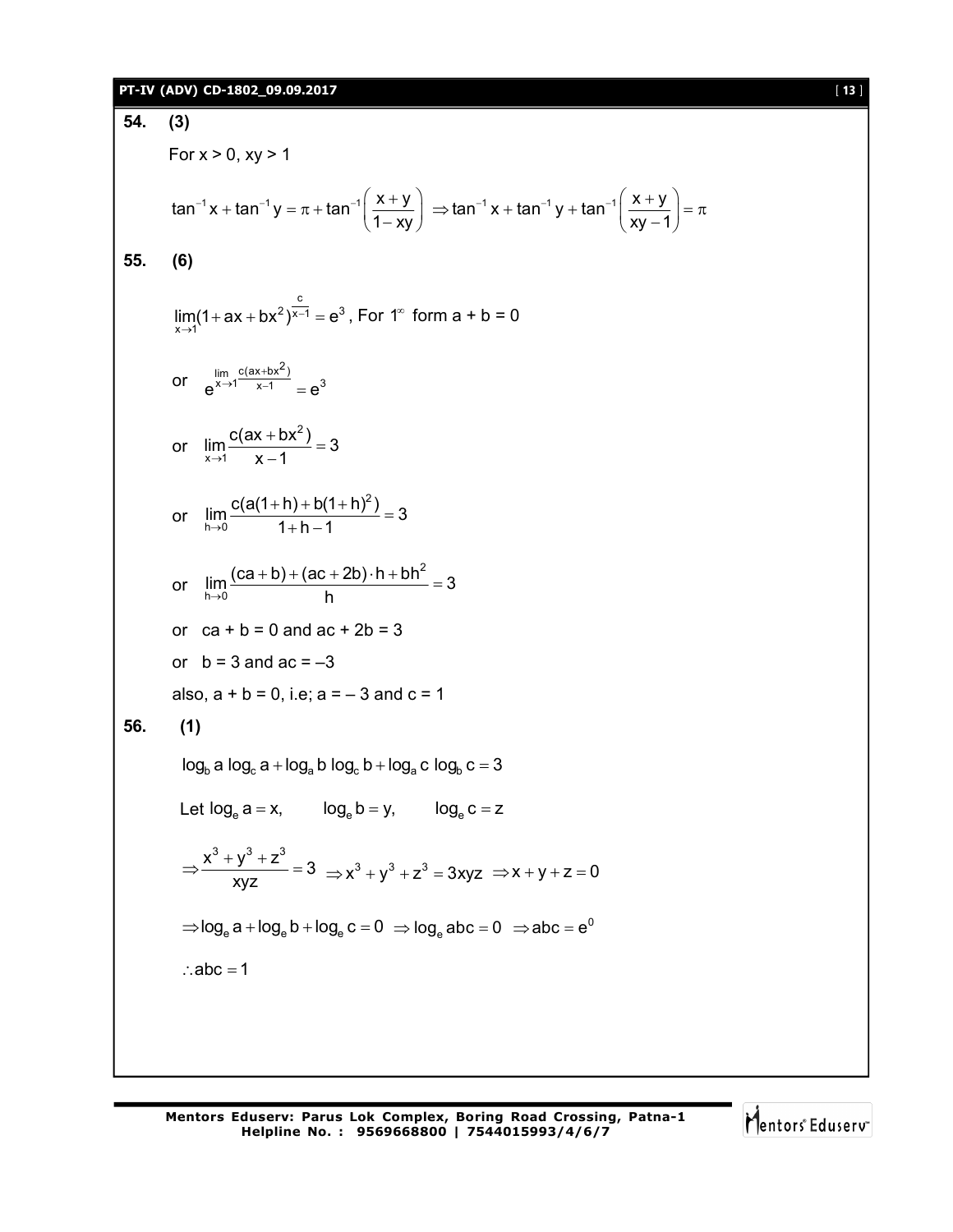#### **[ 14 ] PT-IV (Adv) CD-1802\_09.09.2017**

# **PHYSICS**

## **57. (C)**

Flux cannot change in a superconduction loop.

 $\Delta \phi = 2\pi R^2$ .B

Initially current was zero, so self flux was zero.

 $\therefore$  Finally Li =  $2\pi R^2 \times B$ .

$$
i = \frac{2\pi R^2 \times B}{L}
$$

### **58. (A)**

 $U = \frac{1}{2}$  $\frac{1}{2}$  LI<sub>2</sub>

Rate = 
$$
\frac{dU}{dt}
$$
 = LI  $\left(\frac{dI}{dt}\right)$   
At t = 0, I = 0  
 $\therefore$  Rate = 0  
At t =  $\infty$ , I = I<sub>0</sub> but  $\frac{dI}{dt}$  = 0, therefore, rate = 0

#### **59. (B)**

Rate of change of flux will remain same

#### **60. (B)**

OEH is an equipotential surface, the uniform E.F. must be perpendicular to it pointing from higher to lower potential as shown.



Mentors<sup>e</sup> Eduserv<sup>-</sup>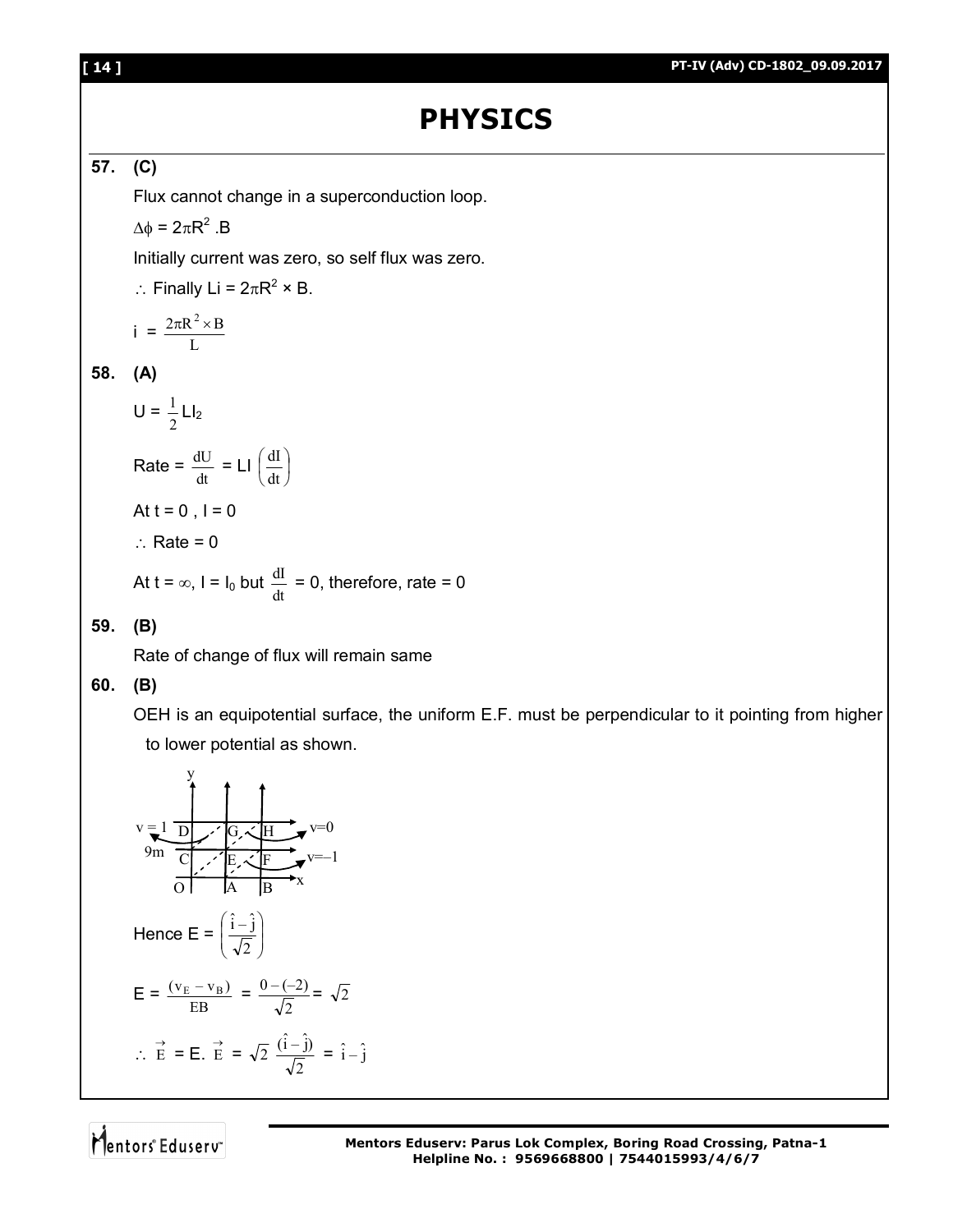#### **PT-IV (Adv) CD-1802\_09.09.2017 [ 15 ]**

#### **61. (D)**  $E_{in} = A \frac{du}{dt}$  $rac{dB}{dt} = \pi r^2 B_0 \left[ \frac{d}{dt} (e^{-t}) \right]$  $\overline{\phantom{a}}$ L  $\left[ \frac{d}{dt} (e^{-t}) \right] = (\pi r^2 e^{-t} B_0)$  $\therefore$  P =  $\frac{v}{R}$  $\frac{V^2}{R} = \frac{\pi^2 r^4 e^-}{R}$  $\pi^2 r^4 e^{-2t} B_0^2$ At t = 0  $\frac{D_0 R}{R} = P$  $rac{B_0^2 \pi^2 r^4}{D}$

#### **62. (A)**

Slope of (I– V) graph =  $\frac{1}{R}$ 1

In CD slope is –ve So R is –ve.

#### **63. (D)**

We can writ  $R = 10 + t$ dQ = I dt  $\frac{V}{R}$ dt =  $\frac{10}{12}$  dt  $R$  10 + t  $=\frac{v}{D}dt = \ddot{}$ 30  $Q = 10 \int_{0}^{30} \frac{dt}{10}$  $=$  $\int_{10}^{10}$  10 +

$$
\frac{1}{10}10 + t
$$
  
Q = 10ln4

## **64. (C)**

Weight will first decrease then increase

- **65. (A, B, C, D)**
- **66. (A,D)**

$$
67. (A,B,D)
$$

Work done by force =  $\triangle$ K.E

$$
W_{E} + W_{B} = \frac{1}{2} m \left\{ \left( 2V \right)^{2} - V^{2} \right\}
$$
  
qE. 2a + 0 =  $\frac{1}{2}$ m.3V<sup>2</sup>  

$$
E = \frac{3}{4} \frac{m}{9a} V^{2}
$$
  
P = F.V  
= qE.V  
= q ×  $\frac{3}{4} \frac{m}{9a}$ .V<sup>2</sup> V

**Mentors Eduserv: Parus Lok Complex, Boring Road Crossing, Patna-1 Helpline No. : 9569668800 | 7544015993/4/6/7**

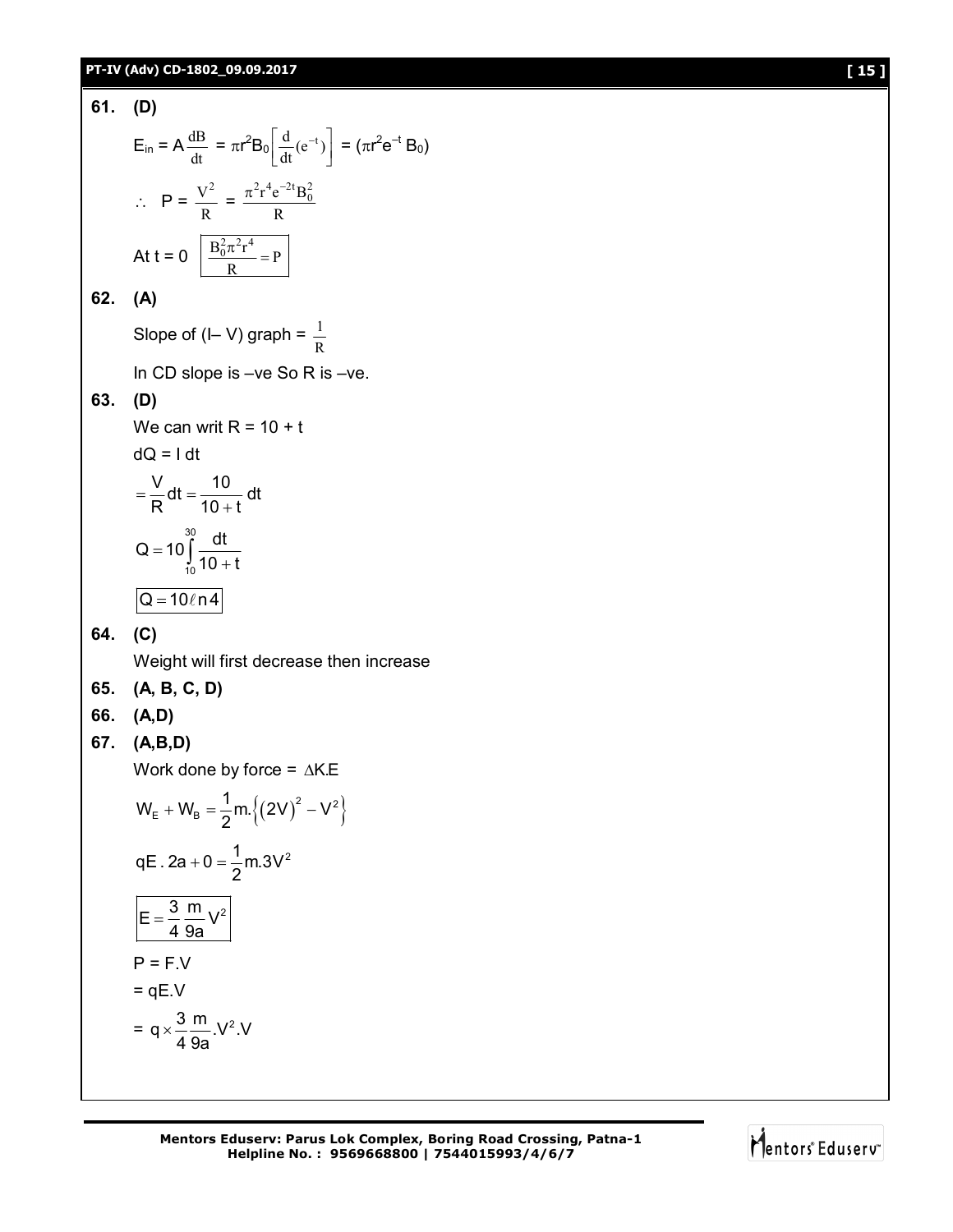#### **[ 16 ] PT-IV (Adv) CD-1802\_09.09.2017**

$$
=\frac{3}{4}\frac{mv^3}{a}
$$

At Q, net force will be zero.

**68. (A,C)** 

$$
\frac{1}{4\pi\epsilon_0} \frac{Q}{R} + \frac{1}{4\pi\epsilon_0} \left(\frac{q}{R_0 \text{ vt}}\right) = 0
$$

Where  $R_0$  is the initial distance of the charged particle

$$
Q = \frac{Rq}{R_0 - vt} \Rightarrow \frac{dQ}{dt} = i = \frac{Rqv}{(R_0 - Vt)^2}
$$

#### **69. (A,D)**

Consider a ring of radius x and thickness dx.

Equivalent current in this ring =  $\frac{\omega}{2\pi}$  $\omega$  $\frac{\omega}{2\pi}$  × change on ring =  $\frac{\omega}{2\pi}$  $\omega$  $\frac{\omega}{2\pi}$  × (2 $\pi$  x dx)  $\frac{Q}{\pi R^2}$ π

$$
\begin{pmatrix}\n\overrightarrow{dx} \\
\overrightarrow{y} \\
\overrightarrow{y}\n\end{pmatrix}
$$

dB (due to this ring) =  $\frac{\mu}{2x}$  $\mu$  $\rfloor$  $\overline{\phantom{a}}$  $\overline{\mathsf{L}}$  $\mathbf{r}$  $\pi$  $\frac{\omega}{\omega} \frac{2xQ}{2} dx$ R 2xQ  $2\pi R^2$ 

$$
\therefore B = \int_{0}^{R} \frac{\mu_0 \omega}{2\pi} \frac{Q}{R^2} dx = \frac{\mu_0 \omega Q}{2\pi R}
$$

**70. (A)**

$$
\frac{dB}{dt} = 2T/s
$$
  
E = - $\frac{AdB}{dt}$  = -800 × 10<sup>-4</sup> m<sup>2</sup> × 2 = -0.16 V  
i =  $\frac{0.16}{1\Omega}$  = 0.16 A, clockwise

**71. (B)**

At t = 2s, B = 4T, 
$$
\frac{dB}{dt} = 2T/s
$$
  
\nA = 20 × 30 cm<sup>2</sup> = 600 × 10<sup>-4</sup> m<sup>2</sup>;  
\n $\frac{dA}{dt} = -(5 \times 20) \text{ cm}^2/\text{s} = -100 \times 10^{-4} \text{ m}^2/\text{s}$   
\nE =  $-\frac{d\phi}{dt} = -\left[\frac{d(BA)}{dt}\right] = -\left[\frac{BdA}{dt} + \frac{AdB}{dt}\right]$   
\n=  $- [4 \times (-100 \times 10^{-4}) + 600 \times 10^{-4} \times 2]$   
\n=  $- [-0.04 + 0.120] = -0.08 \text{ v}$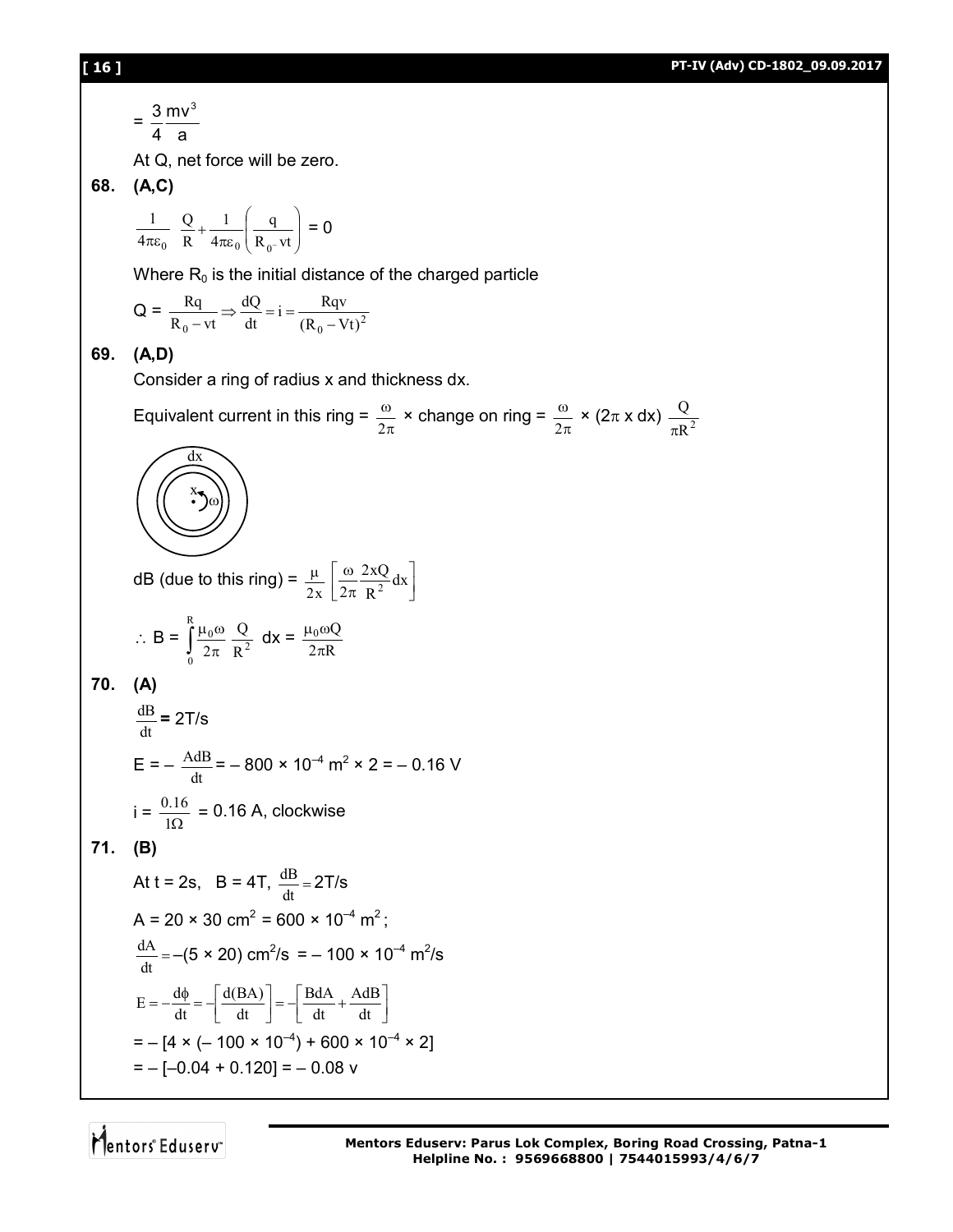#### **72. (C)**

At  $t = 2s$ , length of the wire

 $= (2 \times 30 \text{ cm}) + 20 \text{ cm} = 0.8 \text{ m}$ Resistance of the wire =  $0.8 \Omega$ 

Current through the rod 
$$
=\frac{0.08}{0.8} = \frac{1}{10} A
$$

Force on the wire = il B = 
$$
\frac{1}{10}
$$
 × (0.2) × 4 = 0.08 N

same force is applied on the rod in opposite direction to make net force zero.

## **Solution for Q no. 73. & 74.**

$$
v_A = \sqrt{2as} = v(say)
$$
  
or 
$$
v = \sqrt{2\left(\frac{qE}{m}\right)s}
$$

$$
= \sqrt{\frac{2 \times 1.0 \times 10 \times 1.8}{1}}
$$

 $= 6$  m/s

in magnetic field speed does not change. Hence, particle will collide with 6 m/s.

In magnetic field path of the particle is circle. Radius of circular

particle is

$$
r = \frac{mv}{Bq} = \frac{(1)(6)}{(5)(1)} = 1.2 m
$$
  
\n
$$
d = (2.4 - 1.8) m = 0.6 m
$$
  
\nSince,  $d < r$   
\n
$$
\theta = \sin^{-1} \left(\frac{d}{r}\right) = \sin^{-1} \left(\frac{0.6}{1.2}\right) = 30^{\circ}
$$
  
\n
$$
AE = r(1 - \cos \theta) = 1.2 \left(1 - \frac{\sqrt{3}}{2}\right)
$$
  
\n
$$
= 0.6 (2 - \sqrt{3})
$$
  
\n
$$
FC = BF \tan \theta = \frac{0.6}{\sqrt{3}}
$$
  
\n
$$
\therefore y\text{-coordinate} = AE = FC = 0.6 \left(2 - \sqrt{3} + \frac{1}{\sqrt{3}}\right)
$$
  
\n
$$
= \frac{1.2(\sqrt{3} - 1)}{\sqrt{3}} m
$$

**73. (B) 74.** (**D)**

**Mentors Eduserv: Parus Lok Complex, Boring Road Crossing, Patna-1 Helpline No. : 9569668800 | 7544015993/4/6/7**

j J  $\mathcal{L}$ 



# Mentors<sup>e</sup> Eduserv<sup>®</sup>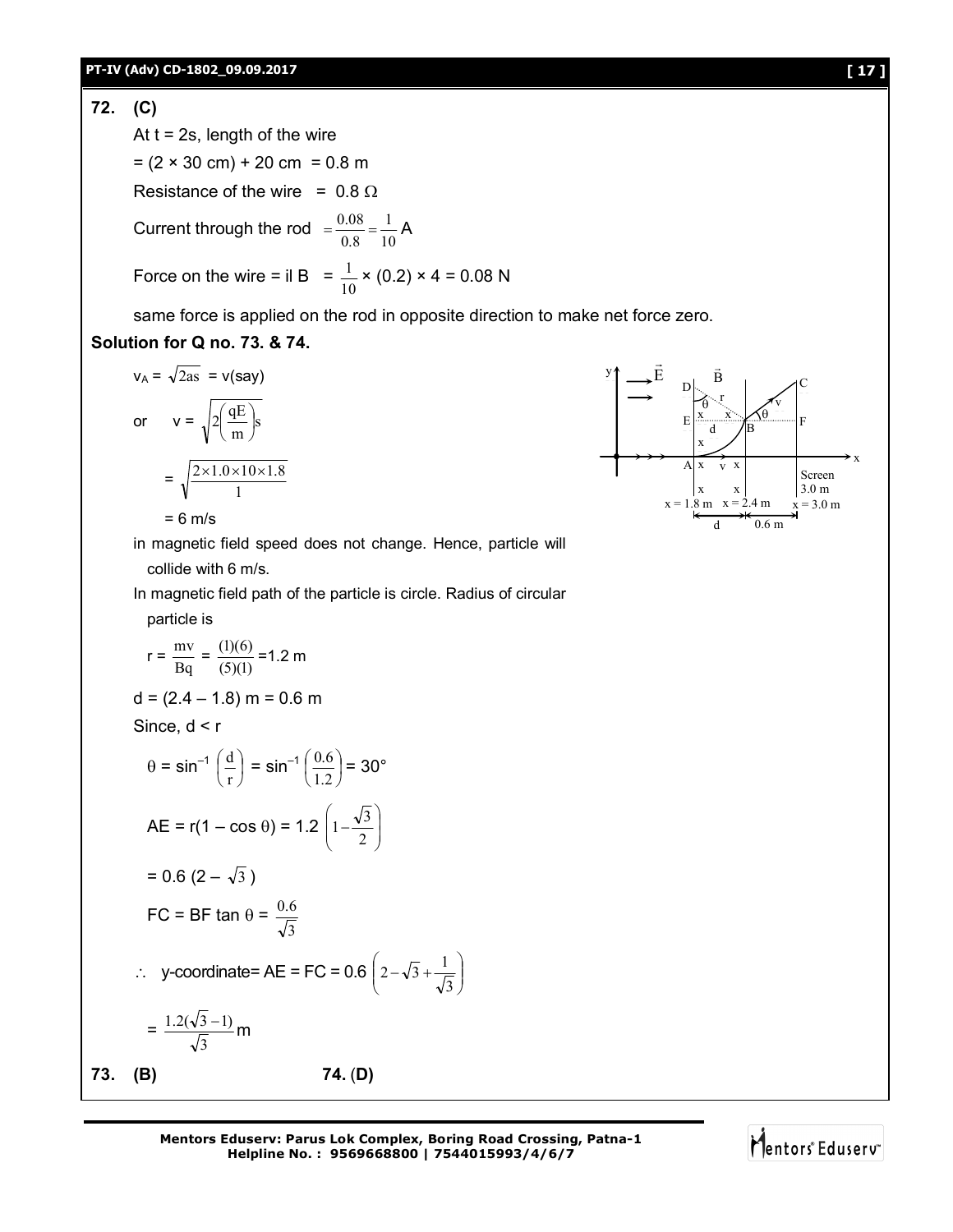#### **[ 18 ] PT-IV (Adv) CD-1802\_09.09.2017**

```
75. (5)
         Let I = I_0 sinot,
         where I_0 = 10, \omega = 100 \pithen \varepsilon = M \frac{dH}{dt}d I
             = M \frac{d}{dt}\frac{\mathrm{d}}{\mathrm{d}} I<sub>0</sub> sin \omegat
            = M I_0 \omega \cos \omega t\therefore \varepsilon_{\text{max}} = M I_0 \omega5\pi = M × 10 × 100\piM = 5mH76. (2)
         \phi = BAdQ
                 dt
          =\frac{1}{3}i = \frac{\varepsilon}{R} = \frac{1}{R} \left( \frac{dQ}{dt} \right)R R dt
            =\frac{\varepsilon}{R}=\frac{1}{R}\left(\frac{dQ}{dt}\right)dQ = R (idt)R_{x}(Area of i, -t graph)
          dQ = 10 \times \frac{1}{2} \times 4 \times 0.1 = 22
                =10\times -\times 4\times 0.1=277. (1)
78. (3)
         Magnetic induction at origin is due to one semi-infinite wire and two quarter circle of radii R and 2 
         R. 
79. (6)
         Apply wheat stone bridge
```
- **80. (1)**
- **81. (9)**

 $Q_1$  max = 6  $\times$  10<sup>-3</sup> C

 $Q_2$  max =  $8 \times 10^{-3}$  C

If capacitors are connected in series charge on both the capacitor will be same.